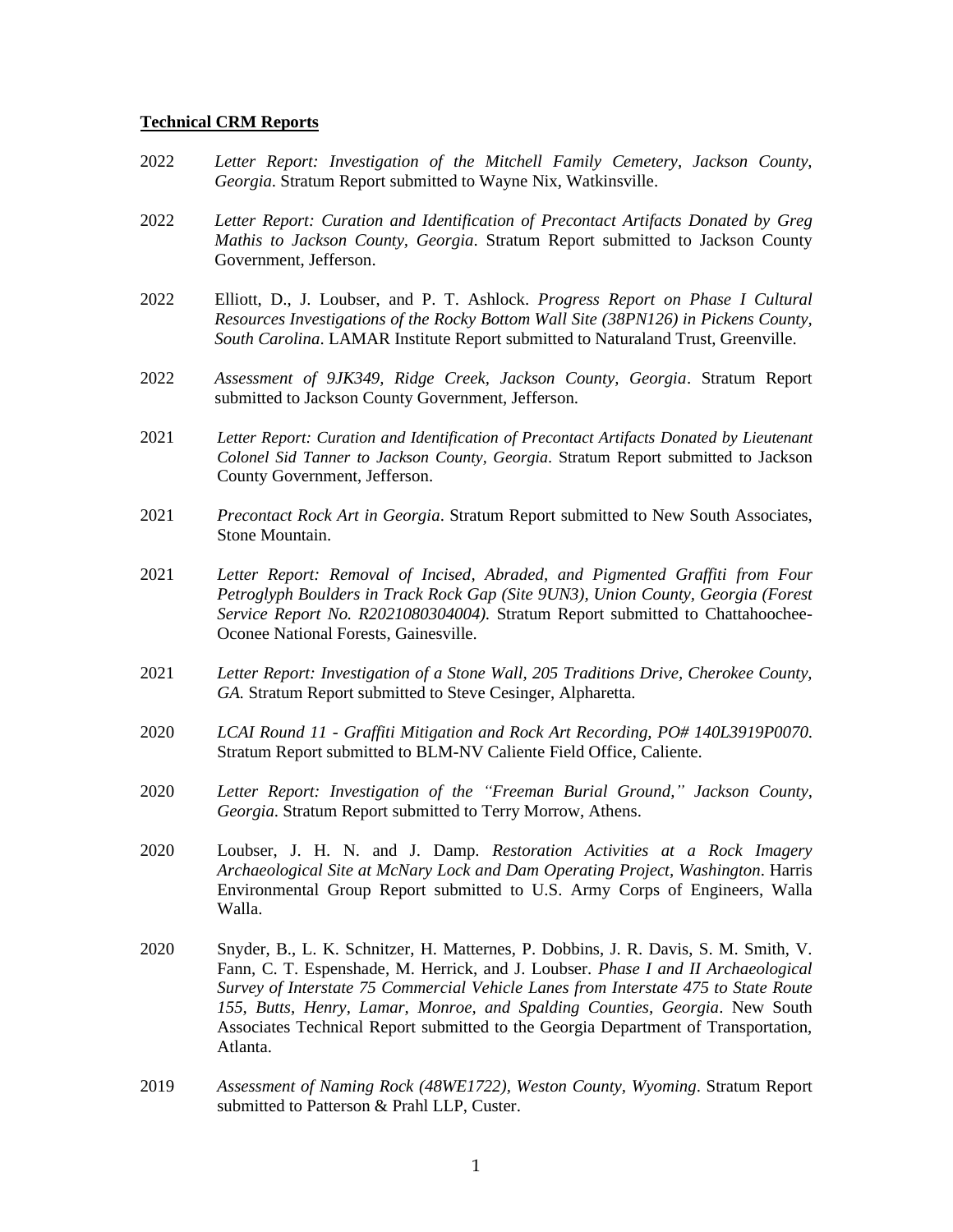- 2019 *Removal and Camouflage of Graffiti from the Box Canyon Shelter Site*. Stratum Report submitted to the BLM-NM Socorro Field Office, Socorro.
- 2019 *Graffiti Removal and Camouflage, Dinwoody, Wyoming*. Stratum Report submitted to the Shoshone THPO Office, Fort Washakie.
- 2019 *Letter Report: Archaeological Investigation of the Unmarked Duke Family Cemetery, Jackson County, Georgia*. Stratum Report submitted to Jerry Weitz, Jefferson.
- 2019 Loubser, J. H. N. and M. S. Becker. *Graffiti Removal at CA-SBR-73 (Rattlesnake Rock) Petroglyph Site for Marine Corps Logistic Base Barstow, San Bernardino County, California.* ASM Affiliates Report submitted to the Naval Facilities Engineering Command Southwest, San Diego.
- 2019 *Follow-Up Graffiti Removal and Camouflage at Painted Bluff, Site 1MS394, Marshall County, Alabama*. Stratum Report submitted to the Tennessee Valley Authority, Knoxville.
- 2019 Loubser, J. H. N., D. V. Chastain, and J.H. Logan. *Drone Mapping, Photography, and Digital Tracing of Petroglyphs at Long Ridge Road (38PN122), Pickens County, South Carolina.* Stratum Report submitted to South Carolina Department of Natural Resources, Columbia.
- 2019 *The Stone Piles of Sites 9Jk59 and 9Jk317, Jackson County, Georgia*. Stratum Report submitted to Jackson County Government, Jefferson.
- 2018 *Phase I Archaeological Survey of the Golden Queen Mine Permit Expansion Area, Mojave, Kern County, California*. W & S Consultants Report submitted to Westland Resources, Tucson.
- 2018 *Graffiti Removal and Camouflage, Chaco Culture National Historic Park, New Mexico.* Stratum Report submitted to the National Park Service, Chaco Canyon.
- 2018 *Vandalism Restoration at Tommy Tucker Cave (CA-LAS-1)*. Stratum Report submitted to the BLM, Susanville.
- 2018 *Letter Report: The Camouflage of Incised Graffiti at Picture Canyon, Flagstaff*. Stratum Report submitted to the City of Flagstaff and Picture Canyon Working Group, Flagstaff.
- 2018 *Erskine Fire Rock Art Sites Impact Assessment and Management Recommendations, Kern County, California*. Stratum Report submitted to the BLM, Bakersfield.
- 2018 *Report on Additional Archaeological Work at Stone Pile Site 9Jk59, Jackson County, Georgia*. Stratum Report submitted to Jackson County Government, Jefferson.
- 2017 *Camouflage of Graffiti at the Descending Sheep Panel and an Appraisal of a Petroglyph Panel Above Horseshoe Bend, Glen Canyon National Recreation Area, Arizona*. Stratum Report submitted to Glen Canyon National Recreation Area, Page.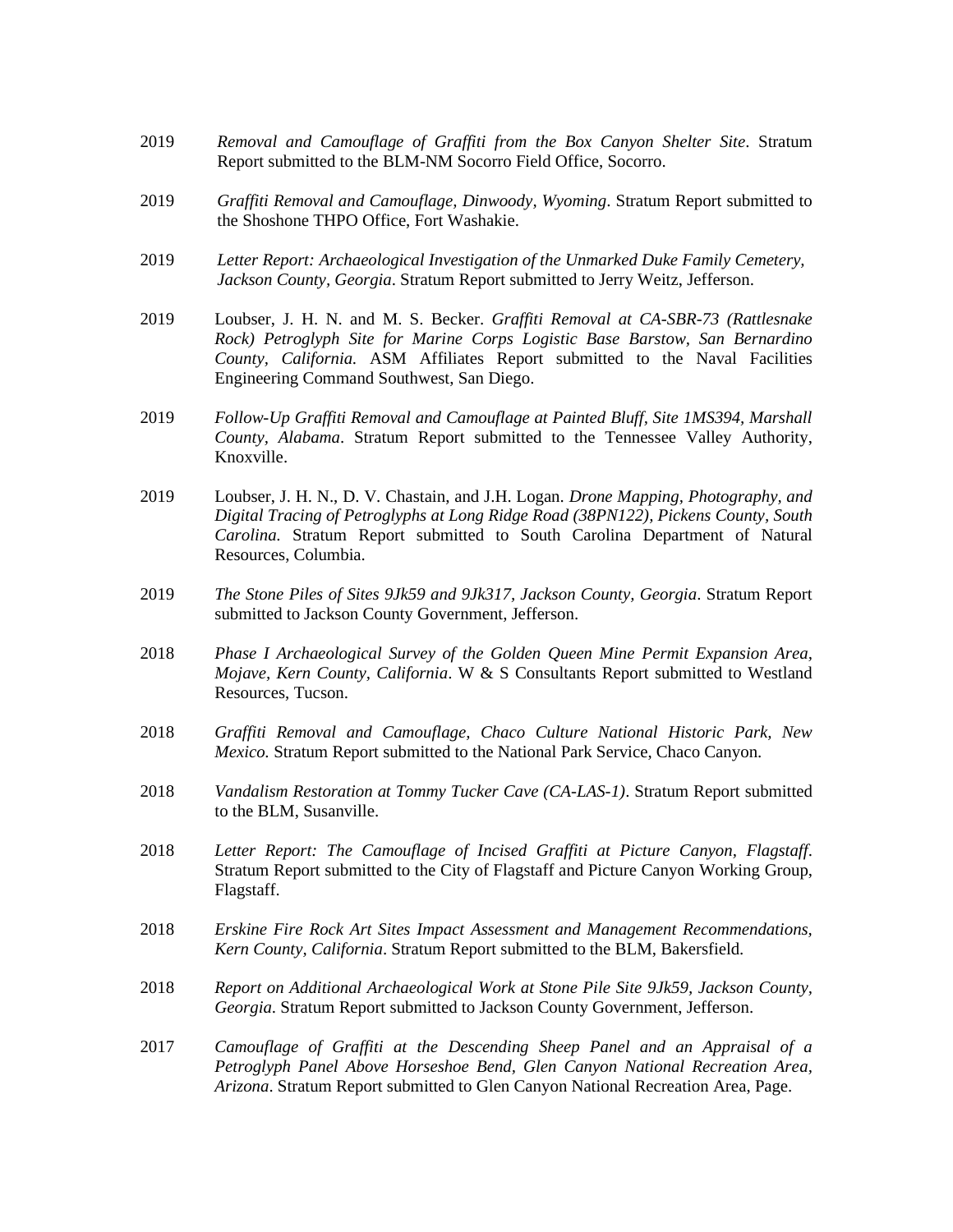- 2017 *Conservation Assessment for the National Register of Historic Places-listed Sanilac Petroglyphs (20SL1), Sanilac County, Michigan*. Stratum Report submitted to Michigan State Housing Development Authority, Lansing.
- 2017 *Cleaning and Recording of Shield Panel 01 at Site 48SJ03, Wold Ranch, Johnson County, Wyoming*. Stratum Report submitted to Sacred Sites Research, Albuquerque.
- 2017 *Letter Report: Follow-Up Treatment of Graffiti at Judaculla Rock, Jackson County, Western North Carolina*. Stratum Report submitted to Jackson County and Recreation Department, Cullowhee.
- 2017 Loubser, J. H. N. and D. V. Chastain. *Heritage Resources Evaluation of Long Ridge Road Petroglyphs (38PN122), Jocassee Gorge, South Carolina*. Stratum Report submitted to the South Carolina Department of Natural Resources, Columbia.
- 2017 *Letter Report: Investigation of Parcel 102 016, Jackson County, Georgia*. Stratum Report submitted to Nash Properties, Jefferson.
- 2017 *Archaeological Appraisal of Rock Pile Site 9Jk59, Jackson County, Georgia*. Stratum Report submitted to Jackson County Government, Jefferson.
- 2017 *Castle Gardens Rock Art Site Management and Interpretive Plan, Fremont County, Wyoming*. Stratum Report submitted to the Bureau of Land Management, Lander.
- 2016 *Graffiti Removal and Camouflage, Chaco Culture National Historic Park, New Mexico.* Stratum Report submitted to the National Park Service, Chaco Canyon.
- 2016 *Petroglyph Identification at NCDOT Old Highway 64 Bridge Replacement, Hiwassee River, Cherokee/Clay County, North Carolina*. Stratum Report submitted to New South Associates, Stone Mountain.
- 2016 *Graffiti Removal and Camouflage at the Hellgate Pictograph Site, 24BW9, Broadwater County, Montana*. Stratum Report submitted to Helena-Lewis and Clark National Forest, Great Falls.
- 2016 *Graffiti Removal and Camouflage at Split Rock, Piedras Pintadas, San Diego County, California*. Stratum Report submitted to Watershed and Resource Protection, San Diego.
- 2016 *Archaeological Appraisal of the Rock Pile Site 9Jk8, Jackson County, Georgia*. Stratum Unlimited Report submitted to the Tumbling Waters Society of Jackson County Inc., Jefferson.
- 2016 *Letter Report: Removal and Camouflage of Recent Graffiti at Judaculla Rock, Jackson County, Western North Carolina*. Stratum Report submitted to Jackson County and Recreation Department, Cullowhee.
- 2016 *Letter Report: Appraisal of Turtle Rock, Harris County, Georgia*. Stratum Report submitted to Waddell Realty, Columbus.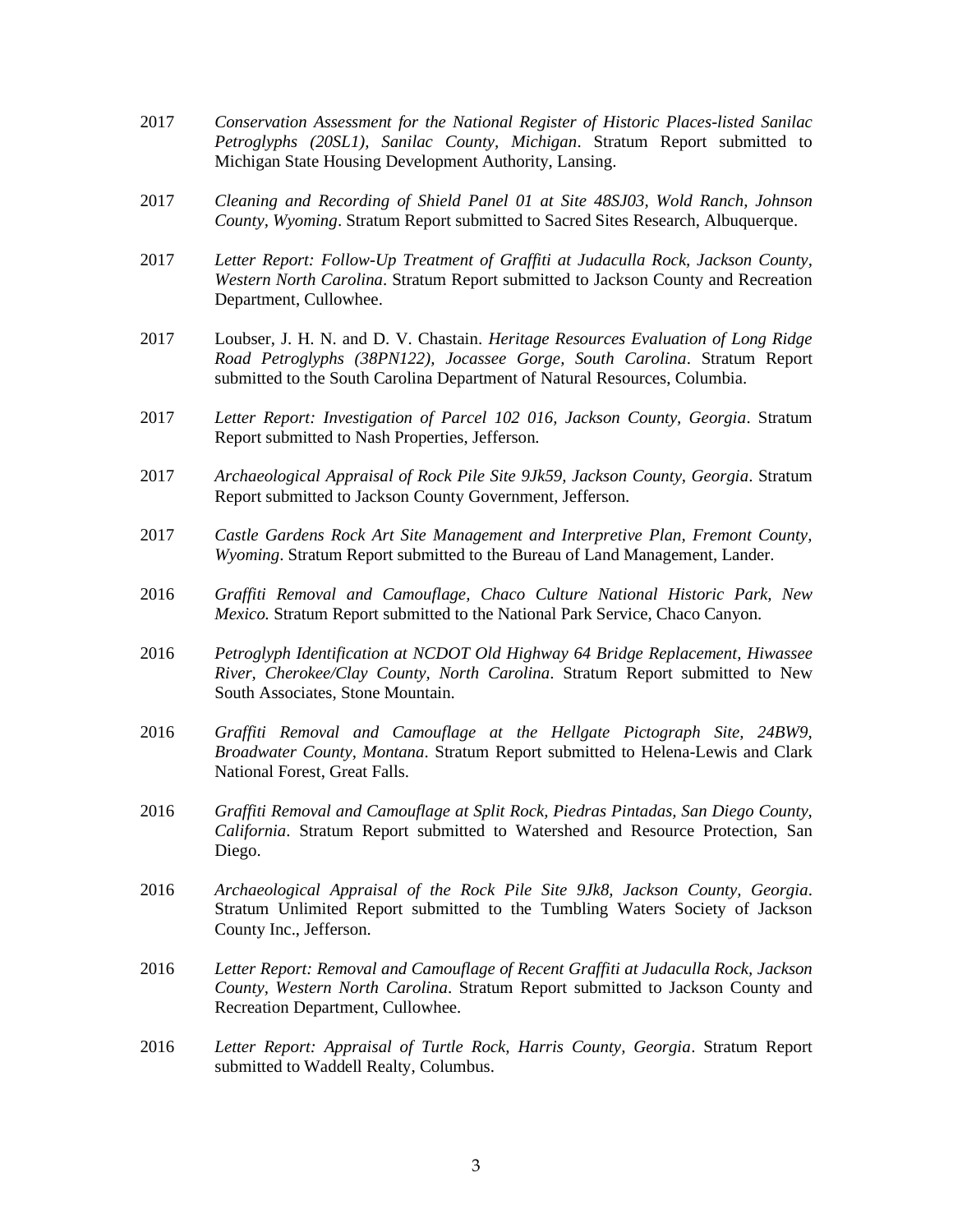- 2016 *Guide to the History, Significance, Identification, and Treatment of Cultural Remains, Golden Queen, Soledad Mountain Project, Kern County, California*. W&S Report submitted to Golden Queen Mining Company, Mojave.
- 2015 *Letter Report: Graffiti Mitigation Assessment at Legend Rock (48HO4), Hot Springs County, Wyoming*. Stratum Report submitted to Wyoming State Parks, Historic Sites and Trails, Cheyenne.
- 2015 *Graffiti Removal and Camouflage, Chaco Culture National Historic Park, New Mexico.* Stratum Report submitted to the National Park Service, Chaco Canyon.
- 2015 *Graffiti Removal and Camouflage at Split Rock, Piedras Pintadas, San Diego County, California*. Stratum Report submitted to Watershed and Resource Protection, San Diego.
- 2015 *Letter Report: Condition Assessment of the Hensler Petroglyph Site (47Do461)*. Stratum Report submitted to the Waterloo Area Historical Museum, Waterloo.
- 2015 *Graffiti Removal and Camouflage at Sandia Cave, Cibola National Forest, Sandoval County, New Mexico*. Stratum Report submitted to the Cibola National Forest and National Grasslands, Tijeras.
- 2015 *Letter Report: Graffiti Mitigation Assessment at Sandia Cave, New Mexico*. Stratum Report submitted to the Cibola National Forest and National Grasslands, Tijeras.
- 2015 *Letter Report: Assessment of Three Rocks, Jackson County, Georgia*. Stratum Report submitted to the Jackson County Government, Jefferson.
- 2015 *Graffiti Removal at the Hells Bells Site (26Ln351), Lincoln County, Nevada*. Stratum Report submitted to Eetza Research Associates, Reno.
- 2014 *Recording at Painted Bluff, Site 1MS394, Marshall County, Alabama*. Stratum Report submitted to the Tennessee Valley Authority, Knoxville.
- 2014 *Letter Report: Graffiti Mitigation Assessment at Split Rock, Piedras Pintadas, San Diego County, CA*. Stratum Report submitted to the San Diego Rock Art Association and the City of San Diego's Public Utilities Department, San Diego.
- 2014 *Graffiti Removal and Camouflage, Chaco Culture National Historic Park, New Mexico.* Stratum Report submitted to the National Park Service, Chaco Canyon.
- 2014 *Graffiti Removal and Camouflage at Painted Bluff, Site 1MS394, Marshall County, Alabama*. Stratum Report submitted to the Tennessee Valley Authority, Knoxville.
- 2014 *Letter Report on Graffiti Workshop, Red Rock Canyon National Conservation Area*. Stratum Report submitted to the Red Rock Canyon Interpretive Association, Las Vegas.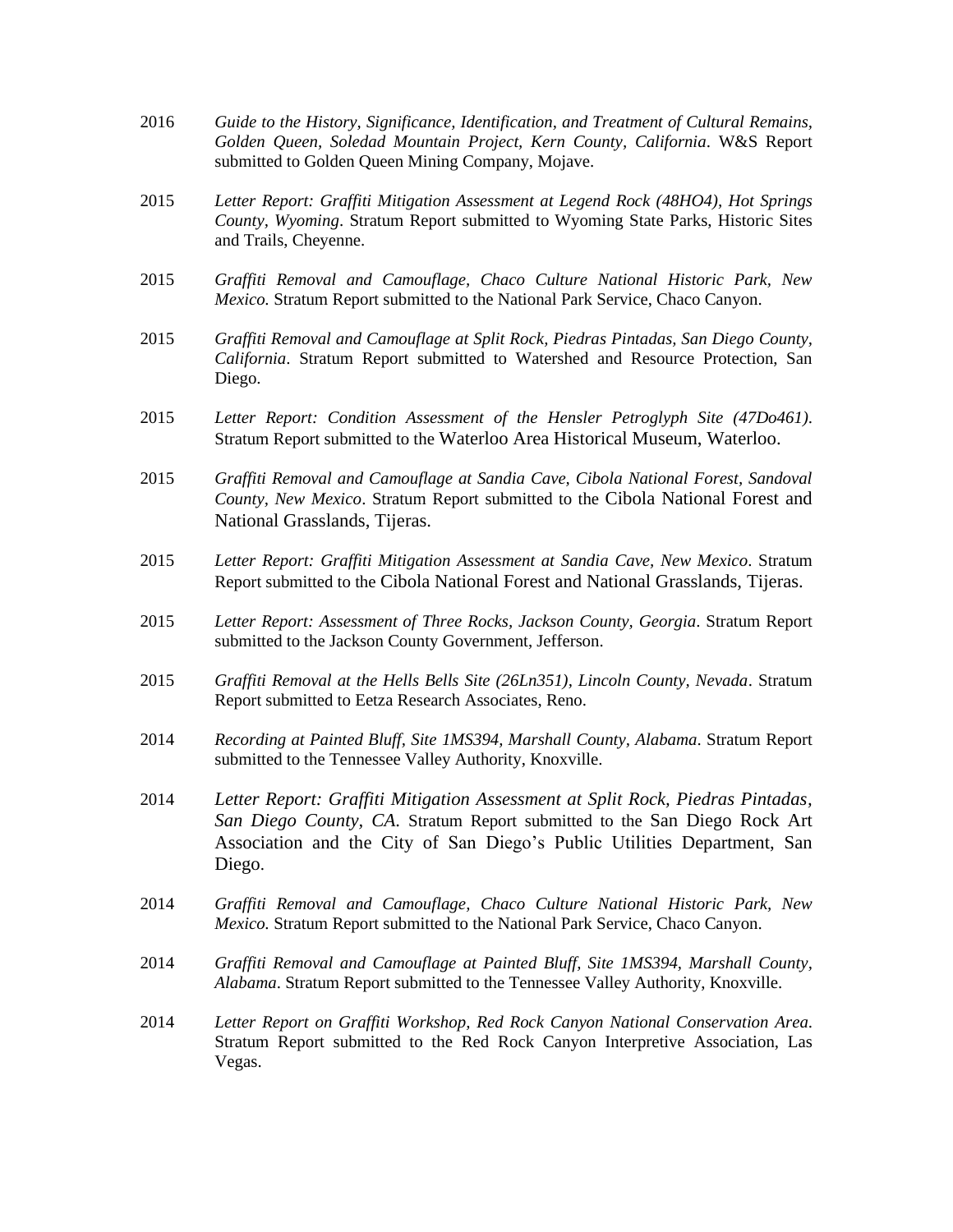- 2014 *Letter Report on Vandalism Assessment and Remediation Recommendations for 26 Petroglyph and Pictograph Surfaces, Little Red Rock, Clark County, Nevada*. Stratum Report submitted to the Howard Hughes Corporation, Las Vegas.
- 2014 *Letter Report on the Recording of Hiwassee Rock 5 and the Warren Rock Shelter*. Stratum Report submitted to the LAMAR Institute, Savannah.
- 2013 Loubser, J. H. N. and R. B. Rechtman. *Archaeological Data Recovery Investigation at SIHP Sites 18099, 18144, 18147, 18162, and 18191, Honokōhau Ahupua'a, North Kona District, Island of Hawai'i.* Rechtman Consulting Report submitted to Nan, Inc., Honolulu.
- 2013 Ledbetter, J., T. Gresham, J. Loubser, and M. T. Bonhage-Freund. *Archeological Survey and Phase II Testing for Proposed Improvements to SR 515/US 76 from Blairsville to Young Harris, Union and Towns Counties, Georgia*. Southeastern Archeological Services, Inc. Report submitted to the Georgia Department of Transportation, Atlanta.
- 2013 *Graffiti Re-Integration at Three Sites, Capitol Reef National Park, Utah*. Stratum Report submitted to Capitol Reef National Park, Torrey.
- 2013 Loubser J. and J. Simon. *Recording and Condition Assessment of Seventeen Rock Art Sites, Carrizo National Monument, San Luis Obispo County, California*. Stratum Final Report submitted to the BLM, Bakersfield.
- 2012 *Graffiti Removal and Camouflage: Writing-on-Stone Provincial Park, Alberta.* Stratum Report submitted to Alberta Tourism, Parks, and Recreation, Lethbridge.
- 2012 Loubser, J. H. N., R. K. Mark, L. White, E. F. Billo, and J. M. Simon. *Petroglyph Documentation and Excavations at 35ML1019, The Watson Petroglyph Complex, Owyhee Reservoir, Malheur County, Oregon*. Stratum Report submitted to the Bureau of Reclamation Office, Boise.
- 2012 *Letter Report on Graffiti Mitigation within the Chaco Culture National Historical Park, New Mexico*. Stratum Report submitted to the National Park Service.
- 2011 *Graffiti Mitigation at the Court of Antiquity Interpretive Area (26WA2), Washoe County, Nevada.* Stratum Report submitted to the Nevada Rock Art Foundation, Reno.
- 2011 *First Interval Assessment of the Miller Island Pictograph Monitoring Project, Sites 45KL62 and 4563, Klickitat County, Washington*. Stratum Report submitted to the USDA Forest Service Columbia River Gorge National Scenic Area, Hood River.
- 2011 *Graffiti Removal at Lost Creek, Red Rock Canyon National Conservation Area, Clark County, Nevada*. Stratum Report submitted to the Red Rock Canyon Interpretive Association, Las Vegas.
- 2011 *Heritage Resources Evaluation of the Allan Petroglyph Boulder, 9HM299, Habersham County, Chattooga Ranger District, Georgia*. Stratum Report submitted to the USDA Forest Service Chattahoochee-Oconee National Forest, Gainesville.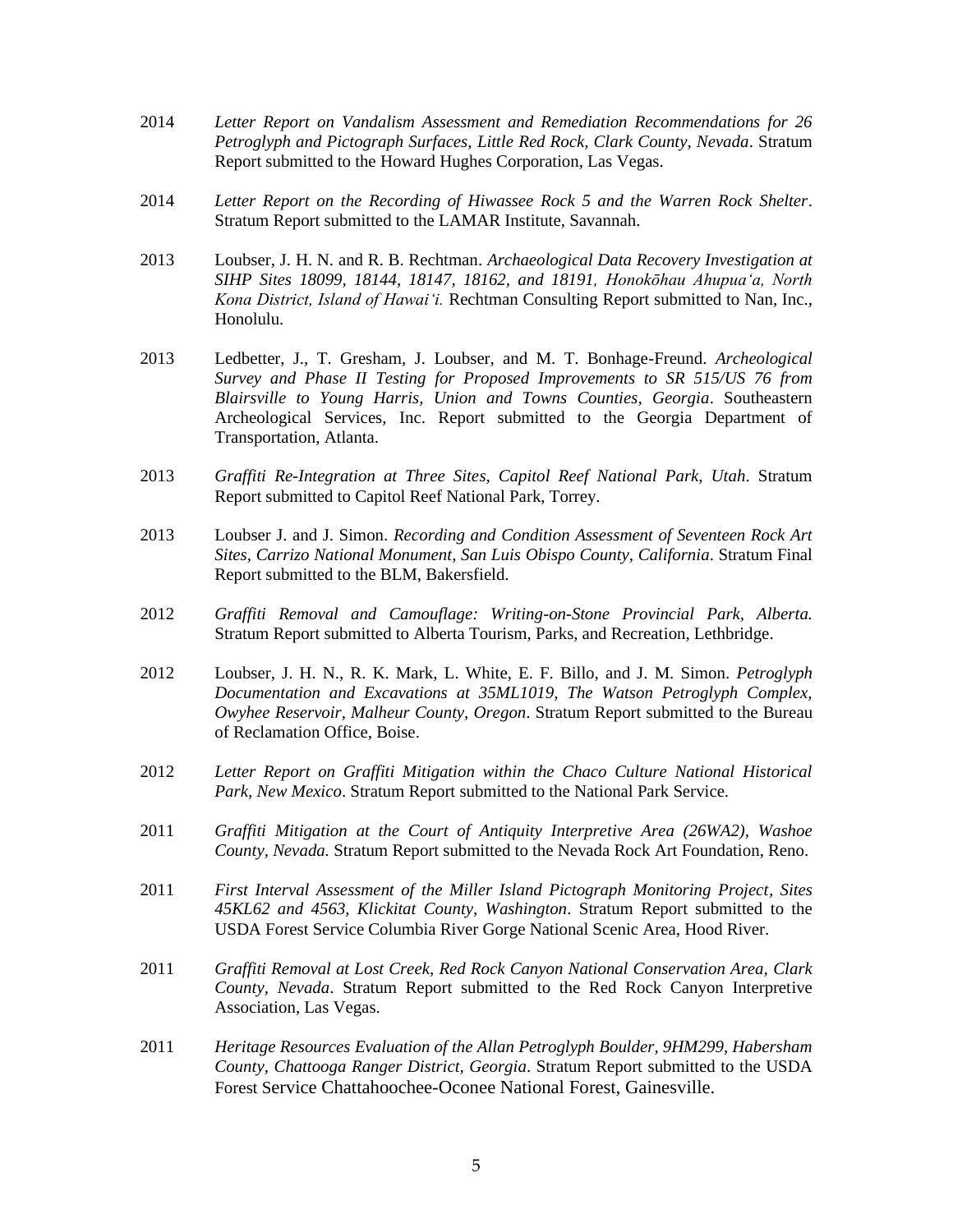- 2011 *Damage Assessment and Recommended Conservation Measures at Pictograph Cave, 24YL0001, Montana*. Stratum Report submitted to Montana Fish, Wildlife & Parks, Lolo.
- 2011 *Heritage Resources Evaluation of the Big Rock Trail, Bridal Veil, and Long Rock Petroglyphs, DuPont State Recreational Forest, Transylvania and Henderson Counties, North Carolina*. Stratum Report submitted to Friends of DuPont Forest, Brevard.
- 2011 Loubser J. and J. Simon. *Recording and Condition Assessment of Painted Rock, San Luis Obispo County, California*. Stratum Final Report submitted to the BLM, Bakersfield.
- 2010 Shumate S. and J. Loubser. *Phase III Archaeological Investigations at the Judaculla Rock Site (31JK3), Jackson County, North Carolina*. Stratum Report submitted to Jackson County, Sylva.
- 2010 *Assessment of Graffiti at AZ:C:3:006, Camouflage of Graffiti at AZ:C:2:038, and Assessment of Historic Period Inscriptions and Graffiti at 42KA06764, Glen Canyon National Recreation Area, Arizona and Utah*. Stratum Report submitted to the Glen Canyon National Recreation Area, Page.
- 2010 *The Removal, Camouflage, and Conservation Management of Graffiti at the Keyhole Sink Petroglyph Site, 03070200001, Kaibab National Forest, Coconino County, Arizona*. Stratum Report submitted to the Kaibab National Forest, Williams.
- 2010 Loubser J. and J. Simon. *Summary of Condition Assessment and Recording of Painted Rock, San Luis Obispo County, California*. Stratum Draft Report submitted to the BLM, Bakersfield.
- 2010 *Graffiti Removal and Camouflage at Kinney Cowley, Site 48BH3987, Bighorn County, Wyoming*. Stratum Report submitted to the Bureau of Land Management Field Office, Cody.
- 2010 *Graffiti Removal and Camouflage at Castle Gardens, Site 48FR108, Fremont County, Wyoming*. Stratum Report submitted to the Bureau of Land Management Field Office, Lander.
- 2010 *Phase II Test Excavations at Judaculla Rock, State Archaeological Site 31JK3, Jackson County, North Carolina*. Stratum Report submitted to Jackson County, Sylva.
- 2010 Espenshade C. T. and J. H. N. Loubser. *Petroglyph Survey of a Portion of the Hiwassee River Near the Mission Hydroelectric Project, Cherokee and Clay Counties, North Carolina*. New South Report submitted to Duke Energy lake Services, Charlotte.
- 2010 Rechtman R. S. and J. H. N. Loubser. *Recording, Dating, and Removal of Two Petroglyphs at SIHP Site 27860, Keahuolū Ahupua'a, North Kona, District Island of Hawai'i*. Rechtman Consulting Report submitted to Nan Inc., Honolulu.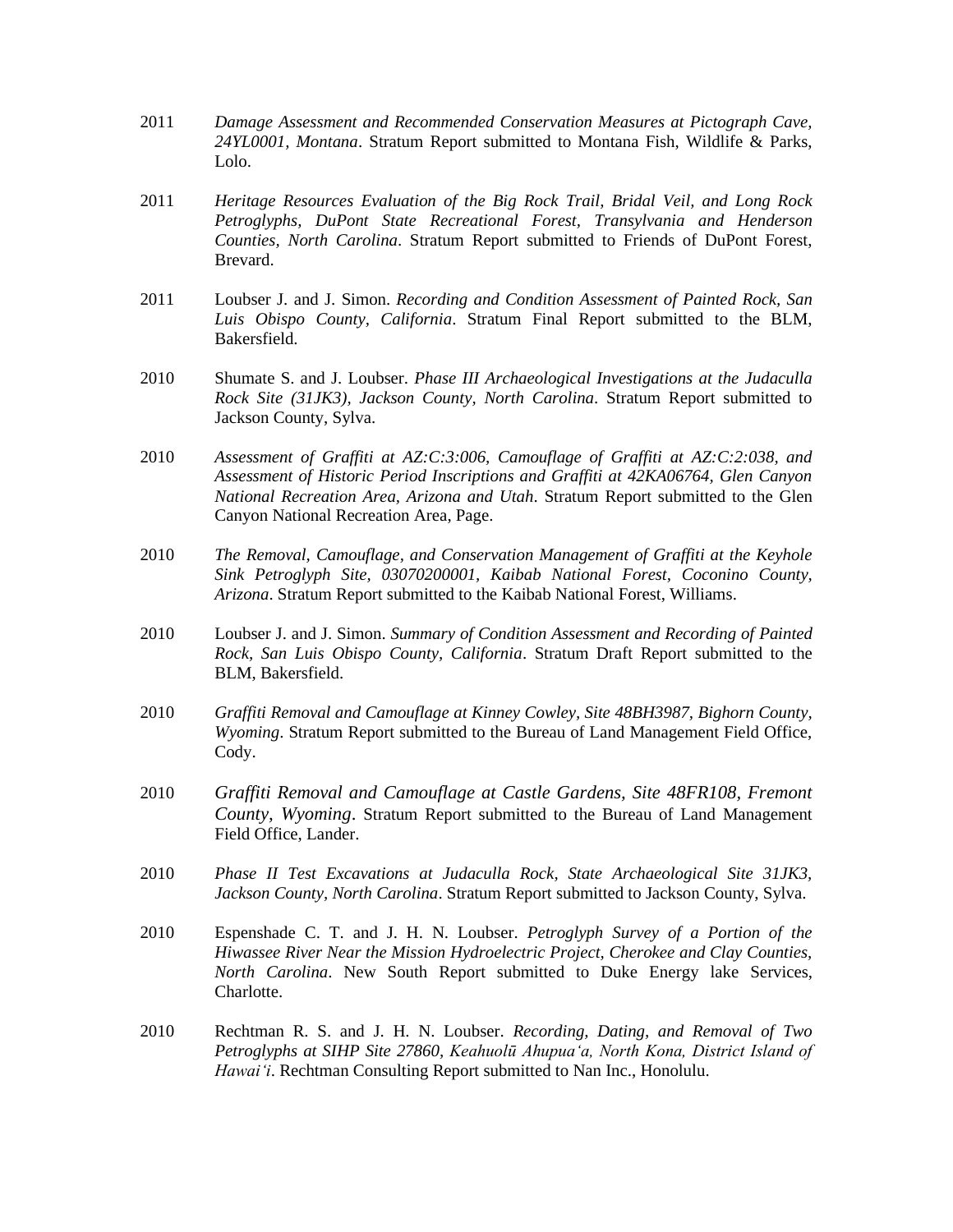- 2010 Rechtman R. S. and J. H. N. Loubser. *A Comprehensive Archaeological Survey of the First Wind Kawailoa Wind Power Project Area in Compliance with Section 106 of the National Historic Preservation Act. (TMKs: 1-6-1-02:024, 1-6-1-05:001, 1-6-1- 06:001, 1-6-1-07:001, 1-6-2:001-003, 1-6-2-09:001, 1-6-2-10:001, and 1-6-2-11:001), Kawailoa Ahupua'a, Waialua District, Island of O'ahu*. Rechtman Consulting Report submitted to First Wind Energy, LLC, Honolulu.
- 2010 Rechtman,R. S. and J. H. N. Loubser. *Archaeological Mitigation Plan for SIHP Site 27860, Keahuolū Ahupua'a, North Kona District, Island of Hawai'i*. Rechtman Consulting Report submitted to Nan Inc., Honolulu.
- 2009 *The Recording and Interpretation of Two Petroglyph Locales, Track Rock Gap and Hickorynut Mountain, Blue Ridge and Chattooga River Ranger Districts, Chattahoochee-Oconee National Forests, Union and White Counties, Georgia*. Stratum Report submitted to Chattahoochee-Oconee National Forests, Gainesville.
- 2009 Mark R., J. H. N. Loubser, E. Billo. *Cultural Resources Inventory of Rock Imagery,381.99 Acres, at Big Spring State Park, Howard County, Texas*. Rupestrian CyberServices Report submitted to Texas Parks and Wildlife Department, Austin.
- 2009 *Assessment of Condition and Graffiti at Selected Petroglyph Panels, Writing-on-Stone Provincial Park, Alberta*. Stratum Report submitted to Alberta Tourism, Parks, and Recreation, Medicine Hat.
- 2009 Loubser J. and D. Frink. *Phase I Soil Profiling and Archaeological Documentation of Conditions, Judaculla Rock, State Archaeological Site 31JK3, Jackson County, North Carolina*. Stratum Report submitted to Jackson County, Sylva.
- 2009 *Phase III Investigations, Recordation, and Interpretation of Petroglyphs at Site PO-29, Municipio Ponce, Puerto Rico*. New South Report submitted to the US Army Corps of Engineers, Jacksonville District, Florida.
- 2009 Rechtman R., K. Maly, M. Clark, D. Dougherty, O. Maly, and J. Loubser. *Archaeological Data Recovery Excavations in the Ki'ilae Estates Development Area (TMK: 3-8-5-05:19, 22, 26, 27), Ki'ilae and Kauleolī Ahupua'a, South Kona District, Island of Hawai'i*. Rechtman Consulting Report submitted to Ki'ilae Estates, LLC, Makawao.
- 2009 Rechtman B., L. Hauani'o, and J. Loubser. *Archaeological Data Recovery of SIHP Sites 24558 and 24562 (TMK: 3-7-5-017:042 and 043), Kahului 2nd Ahupua'a, North Kona District, Island of Hawai'i*. Rechtman Report submitted to Lee Barrett, Brendan Lee, LLC, Huntington Beach.
- 2009 Webb R. S., J. A. Bloom, and J. H. N. Loubser. *Cultural Resources Survey of the Proposed Hickory Log Creek Reservoir Site, Cherokee County, Georgia*. R.S. Webb & Associates Report submitted to Mr. W. Thomas Craig Law Offices and The City of Canton, Canton.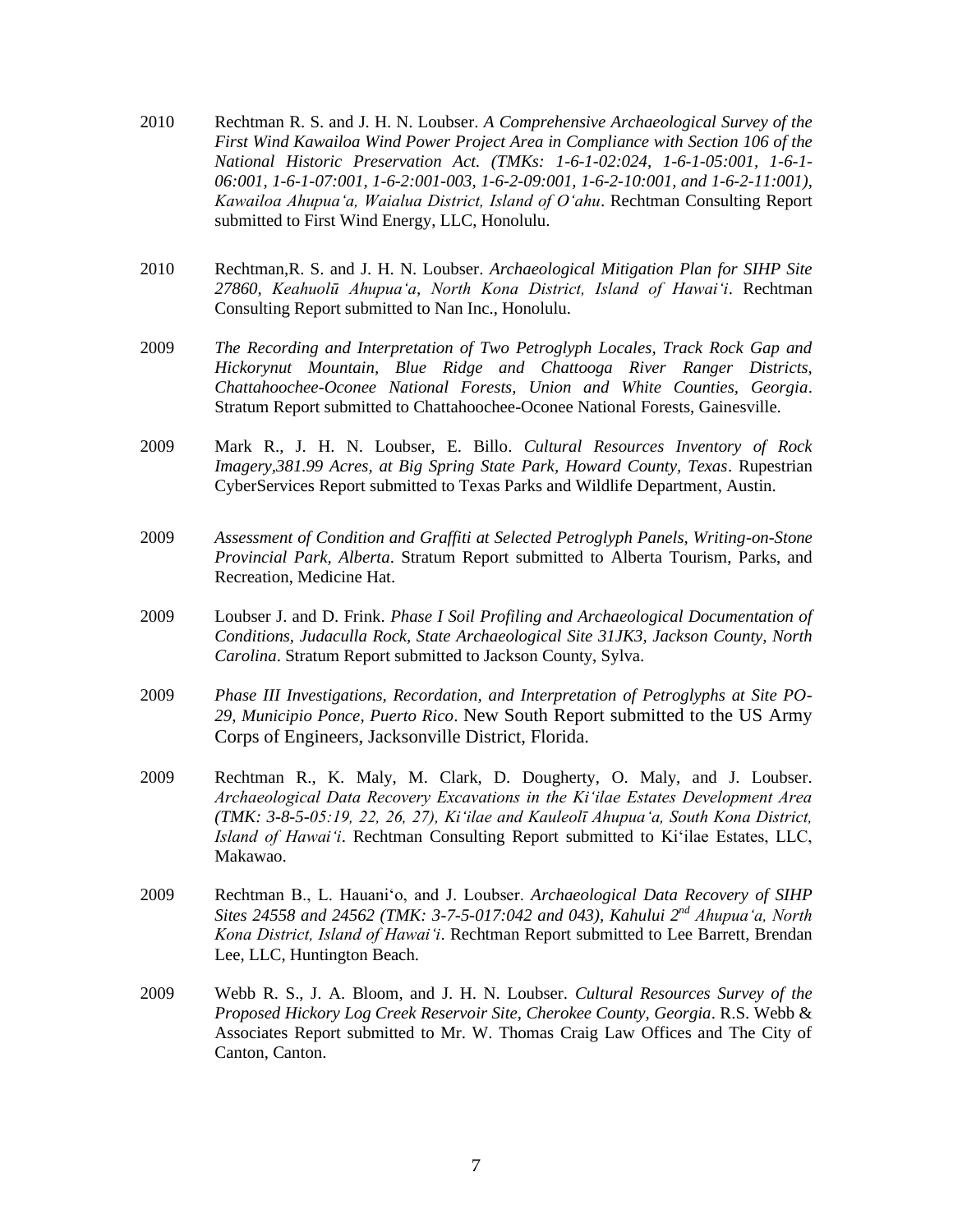- 2009 *Graffiti Removal at the Perma Pictograph Site, 24SA1019, Sanders County, Montana*. Stratum Report submitted to the Montana Department of Transportation, Helena.
- 2009 *Condition Assessment and Management Planning at Castle Gardens, Site 48FR108, Fremont County, Wyoming*. Stratum Report submitted to the Bureau of Land Management Field Office, Lander.
- 2008 Loubser J. and R Rechtman. *An Archaeological Data Recovery Plan for SIHP Sites 24558 and 24562, (TMK: 3-7-5-017:042 and 043), Kahului 2nd Ahupua'a, north Kona District, Island of Hawai'i*. Rechtman Report submitted to Lee Barrett, Brendan Lee, LLC, Huntington Beach.
- 2008 Whitley T. and J. H. N. Loubser. *Data Recovery at Site 9GE2178, Greene County, Georgia*. Brockington & Associates Report submitted to Reynolds Plantation, LLC, Greensboro.
- 2008 Butler,S., J. Loubser, and J. Page. *Data Recovery at Site 9GE2084: The 19 Rock Pile Site, Greene County, Georgia*. Brockington & Associates Report submitted to Reynolds Plantation, LLC, Greensboro.
- 2008 Loubser J. and D. Frink. *Heritage Resource Conservation Plan for Judaculla Rock, State Archaeological Site 31JK3*, *North Carolina*. Stratum Report submitted to Jackson County, Sylva.
- 2008 Whitley D. S., J. M. Simon, and J. H. N. Loubser. *Condition Assessment of Saucito Rock, San Luis Obispo County, California*. W&S Consultants Report submitted by to the BLM, Bakersfield.
- 2007 *Camouflage of Bullet Holes on the Overland Trail Marker, CR0014.94, Carbon County, Wyoming*. Stratum Report submitted to Wyoming Travel and Tourism, Cheyenne.
- 2007 *Provisional Assessment, Mapping, and Recommendations Concerning Rock Markings on DuPont State Forest Land and Sandy Schenk's Property, North Carolina*. Stratum Report submitted to Friends of DuPont State Forest, Brevard.
- 2007 *Graffiti Removal and Management Plan for Legend Rock (48HO4), Hot Springs County, Wyoming*. Stratum Report submitted to the Wyoming State Parks and Historic Sites, Cheyenne.
- 2007 *Recordation, Dating, Analyses, and Management at Paint Rock (31MD379), Appalachian Ranger Station, Pisgah National Forest, Madison County, North Carolina*. New South Report submitted to Pisgah National Forest, Asheville.
- 2007 *Recordation and Condition Assessment at Gibson Bridge (24TT0006), Lewis and Clark National Forest, Teton County, Montana*. New South Report submitted to Lewis and Clark National Forest, Great Falls.
- 2007 Loubser J., B. Rechtman, and M. Clark. *Archaeological Mitigation of Five Sites, on TMKs: 3-7-3-10:03), 'O'oma ahupua'a, North Kona District, Island of Hawai'i.* Rechtman Report submitted to Bill Brooks, Kailua-Kona.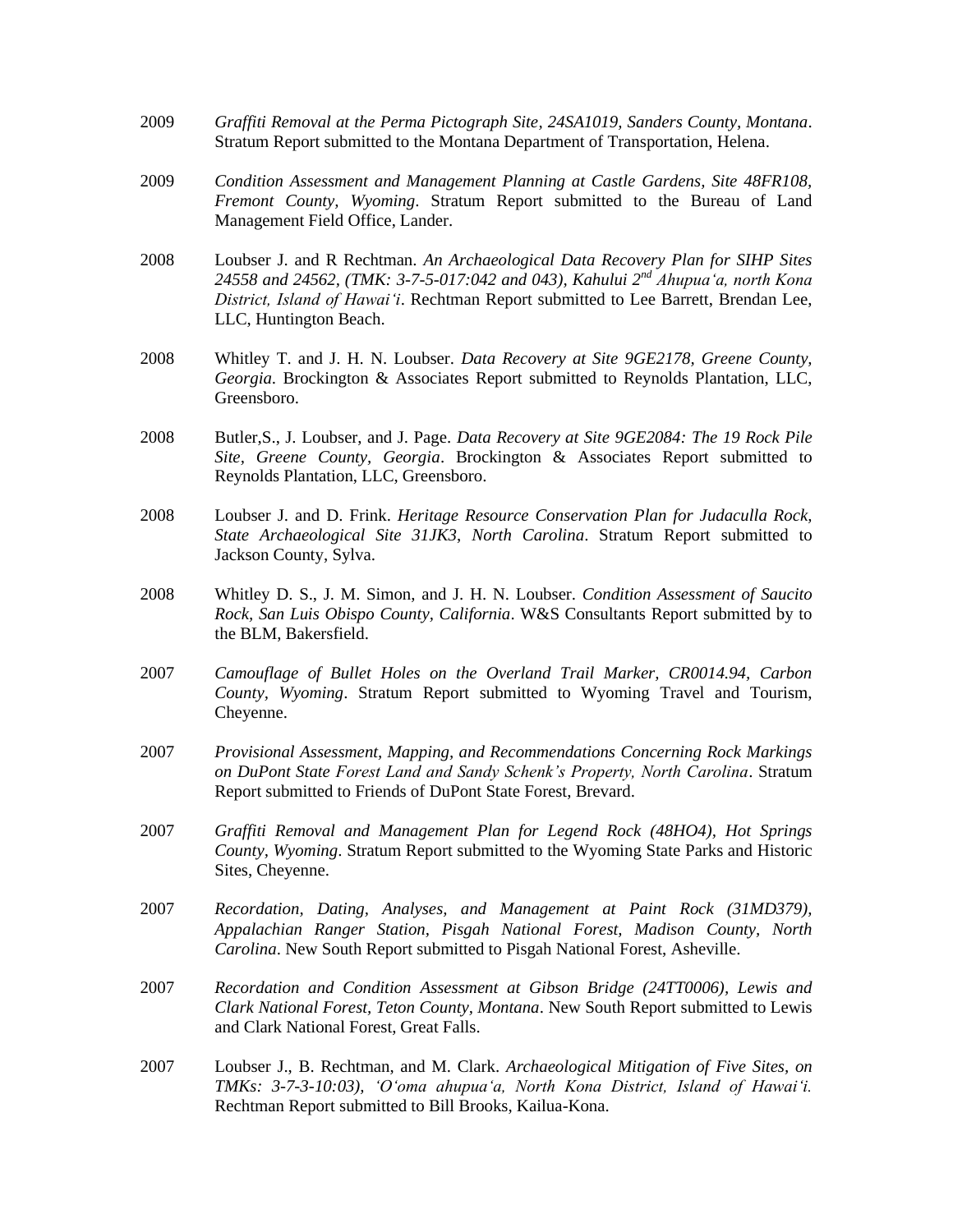- 2007 Loubser J., M. Clark, and B. Rechtman. *Archaeological Data Recovery: Site 24560 Located on TMK :3-7-8-008:045), Kahalu'u ahupua'a, North Kona District, Island of Hawai'i.* Rechtman Report submitted to Richard Reed, Kailua-Kona.
- 2007 Loubser J., B. Rechtman, and L Bulgrin. *Archaeological Data Recovery: SIHP Site 5608 Feature T/III TMK: 3-7-5-009:067), Auhaukea'e 1st ahupua'a, North Kona District, Island of Hawai'i.* Rechtman Report submitted to Robert Saunders, Hilo.
- 2007 Loubser J., B. Rechtman, and M. Clark. *Data Recovery of Archaeological Sites, on TMKs: 3-7-7-23:23), Holualoa ahupua'a, North Kona District, Island of Hawai'i.* Rechtman Report submitted to Dianne and Brian Feeney, Kamuela.
- 2007 Loubser J. and B. Rechtman. *Archaeological Data Recovery at Ten Sites, on TMKs: 3- 7-5-17:06), Wai'aha ahupua'a, North Kona District, Island of Hawai'i.* Rechtman Report submitted to U of N Bencorp, Kailua-Kona.
- 2007 Loubser J. and B. Rechtman. *Archaeological Data Recovery Investigations at SIHP Sites 7827, 7829, and 2830, (TMK: 3-7-8-010:093), Kahalu'u ahupua'a, North Kona District, Island of Hawai'i.* Rechtman Report submitted to Keauhou Lot 14C LLC, Honolulu.
- 2007 Loubser J. and B. Rechtman. *Archaeological Data Recovery Investigations at SIHP Sites 2492, 16177, 16122, 2494, 16129, 2485, and 16154, within Site Complex 50-10- 05-4157 (TMK:3-5-9-017:001-007) Kahuā 2 and Waikā ahupua', North Kohala District, Island of Hawai'i.* Rechtman Report submitted to Kohala Kai LLC, Kealakekua.
- 2007 Whitley D.S., J. M. Simon, and J. H. N. Loubser. *Class III Inventory of Portions of the Carrizo Plain National Monument, San Luis Obispo County, California*. W&S Consultants Report submitted by to the BLM, Bakersfield.
- 2006 Loubser J. and B. Rechtman. *Archaeological Data Recovery Investigations at SIHP Sites 22426 and 22427, (TMK :3-7-5-19:44), Kahului 2nd Ahupua'a, North Kona District, Island of Hawai'i.* Rechtman Report submitted to Sunstone Realty Partners LLC, Honolulu.
- 2006 *Conservation and Management Plan for Legend Rock (48HO4), Hot Springs County, Wyoming*. Stratum Report submitted to the Wyoming State Parks and Historic Sites, Cheyenne.
- 2006 Espenshade C., J. Loubser, H. Matternes, and P. Siegel. *Detailed Phase II Archaeological Testing and Data Recovery Planning, Site Po-29, Portugues Dam and Pool, Puerto Rico.* New South Report submitted to the US Army Corps of Engineers, Jacksonville District, Florida.
- 2006 *General Pearson Cemetery Boundary Delineation, V. C. Summer Nuclear Station, Jenkinsville Fairfield County, South Carolina*. New South Report submitted to Tetra Tech, Aiken.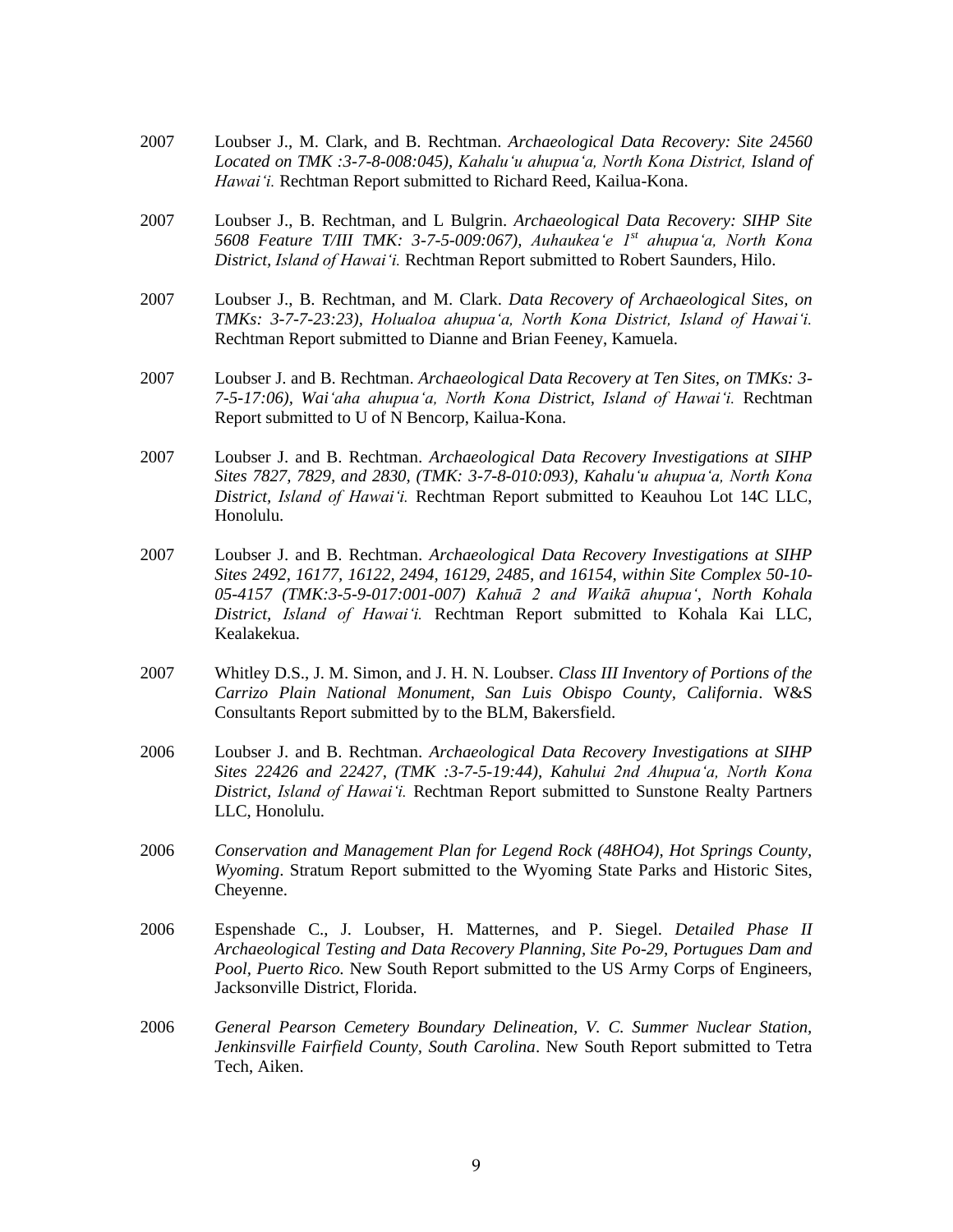- 2005 Sheffield M. and J. Loubser. *Cultural Resources Survey, Picayune Strand Restoration Project, Collier County, Florida*. New South Report submitted to the US Army Corps of Engineers, Jacksonville District, Florida.
- 2005 *Research Design for an Archaeological Survey of the Plum Creek Wetland Mitigation Tracts, Miller County, Southwestern Georgia*. New South Report submitted to the Georgia Department of Transportation, Atlanta.
- 2005 Loubser J. H. N., M. Sheffield, L. E. Raymer, and B. Young. *Data Recovery Excavations at 8MT351, Peck Lake, Martin County, Florida*. New South Report submitted to the US Army Corps of Engineers, Jacksonville District, Florida.
- 2005 *The Excavation, Identification, and Interpretation of a Burned Feature at Site 9Pa178, Paulding County, Georgia*. New South Report submitted to Cousins Properties, Atlanta.
- 2005 Swanson S. T. and J. H. N. Loubser. *Researching Historic Cemeteries, the Konkle Family Cemetery, West Erma Tract, Henry County, Georgia*. Report submitted to Conceptual Design Engineering Inc., McDonough.
- 2005 *Archaeological Survey of 50 Acres, Signature Communities' West Side Place Tract, Land Lots 45 and 46, Soapstone Ridge, De Kalb County*. New South Report submitted to Signature Communities, Alpharetta.
- 2005 *Condition Assessment, Recording, and Graffiti Removal at the Warminster/Genus Rock Art Shelter, St. Elizabeth Parish, Jamaica.* New South Report submitted to The American Foundation of the University of the West Indies, New York.
- 2005 Azzarello J. and J. H. N. Loubser. *Cultural Resources Survey of the Indian River Lagoon South C-24/24 Reservoirs, St. Lucie County, Florida*. New South Report submitted to the U.S. Army Corps of Engineers, Jacksonville.
- 2005 *Phase I Archaeological Survey: Eisenhower Parkway Extension Alternatives, Bibb County, Georgia*. New South Report submitted to Kimley-Horn and Associates, Inc., Norcross.
- 2005 Raymer L. E., J. H. N. Loubser, M. Sheffield, S. Koski, and J. W. Joseph. *Cultural Resources Survey and Phase II Site Assessment, Three Forks Marsh Conservation Area, Brevard County, Florida*. New South Report submitted to the US Army Corps of Engineers, Jacksonville District, Florida.
- 2005 *Graffiti Removal at Jackknife Cave, Butte County, Idaho*. New South Report submitted to the BLM, Idaho Falls Field Office, Idaho Falls.
- 2005 Koski S., M. Sheffield, and J. Loubser. *Phase I Cultural Resources Survey of the L-31N Seepage Management Area and Phase II Archaeological Site Evaluation Study of the Levee Cut Site (8DI2104), Dade County, Florida*. New South Report submitted to US Army Corps of Engineers, Jacksonville.
- 2004 *The Conservation and Management of Inkamachay and Pumamachay, Chuquisacha, Bolivia*. New South Report submitted to SIARB, La Paz, Bolivia.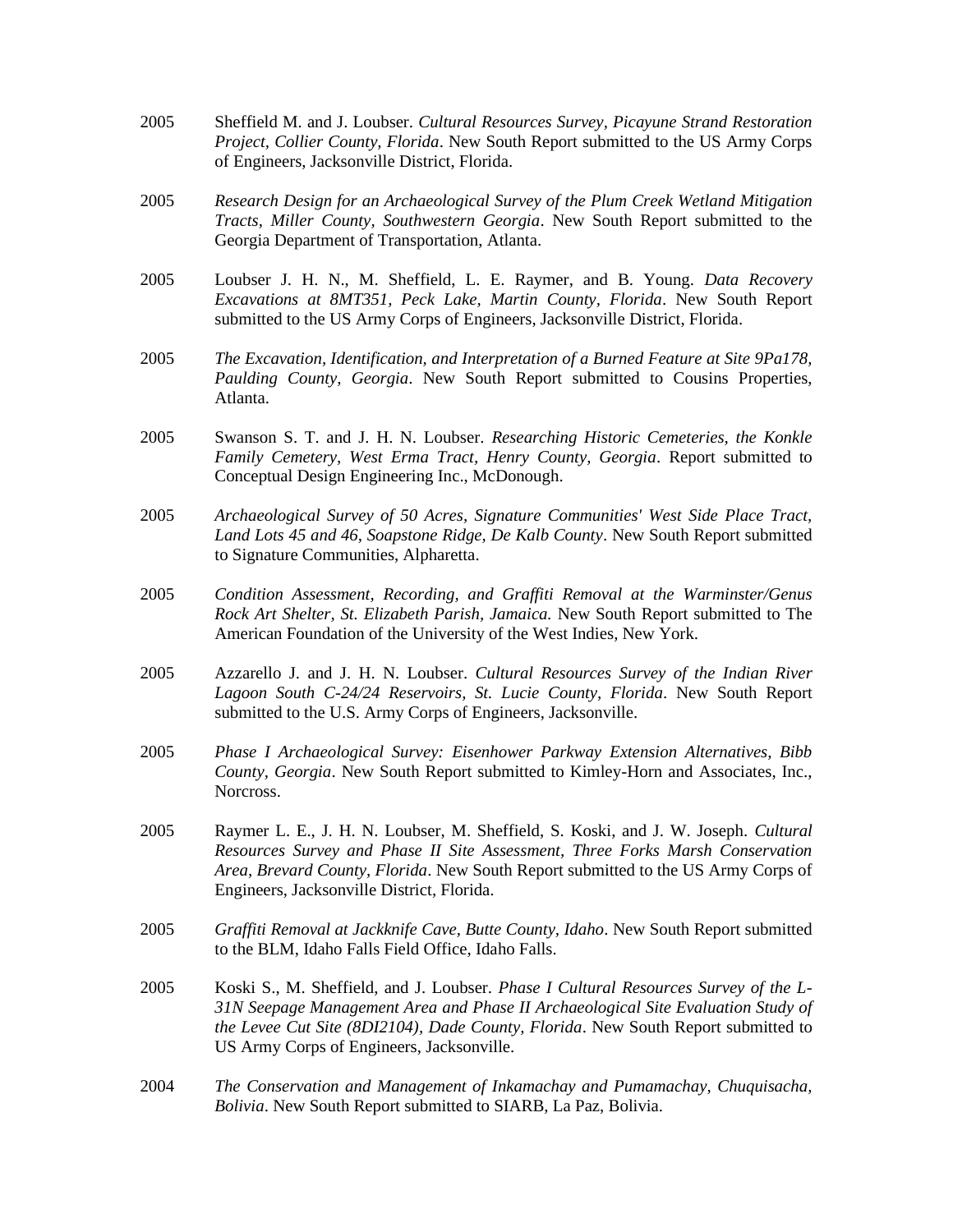- 2004 *Phase I Archaeological Survey of Seven Intersections, Newfound Gap Road, Great Smoky Mountains National Park, North Carolina*. New South Report submitted to The National Park Service, Gatlinburg.
- 2004 *Phase I Archaeological Survey of the Neuse Regional WASA Proposed Water Treatment Plant and Intake Parcels, Lenoir County, North Carolina*. New South Report submitted to CDM, Inc., Raleigh.
- 2004 Loubser J. H. N., A. Cordell, L. Raymer, H. Matternes, and P. Vojnovski. *Phase III Data Recovery of 8SL1181, St. Lucie County, Florida*. New South Report submitted to the Jacksonville Corps of Engineers, Jacksonville.
- 2004 *Intensive Archaeological Survey of 13 Acres near the Tolliver Road Tract, Soapstone Ridge Historic District, DeKalb County, Georgia*. New South Report submitted to Bernie Rowe, Decatur.
- 2004 Whitley D.S., J. M. Simon, and J. H. N. Loubser. *Class II Inventory of the Carrizo Plain National Monument, San Luis Obispo County, California*. W&S Consultants Report submitted to the BLM, Bakersfield.
- 2004 *Rock Art Recording at 24LC27A and 24LC27B, Helena National Forest, The Gates of the Mountains, Big Belt Mountains, Montana*. New South Report submitted to the Helena National Forest, Helena, Montana.
- 2003 *Archaeological Survey of the 11-Acre Cedar Grove Road Tract, DeKalb County*. New South Report submitted to Northland Company, Inc., Decatur.
- 2003 Whitley D.S. and J. H. N. Loubser. *Reconnaissance Level Archaeological Survey of Portions of the Carrizo Plain National Monument, San Luis Obispo County, California.* W&S Consultants Report submitted to the BLM, Bakersfield.
- 2003 Wheaton T. R. and J. H. N. Loubser. *West Side Place Tract Soapstone Ridge Historic District Archaeological Survey*. New South Report submitted to NMH, Inc., Marietta.
- 2003 *Management Summary: Phase III Data Recovery Excavations at 8SL1181, Florida*. New South Report submitted to the U.S. Army Corps of Engineers, Jacksonville District.
- 2003 Loubser J. H. N., C. E. Cantley, J. B. Langdale, P. Vojnovski, and B. Young. *Cultural Resources Survey and Site Evaluation: Ten Mile Creek Water Preserve Area Critical Project, St. Lucie County, Florida*. New South Report submitted to the US Army Corps of Engineers, Jacksonville District, Florida.
- 2002 *Condition Assessment and Management Plan of Two Petroglyph Sites on the Nanea Golf Course, Ka'úpúlehu Ahupua'a, North Kona District, Island of Hawai'i*. New South Report submitted to Rechtman Consulting, Kea'au, Hawai'i.
- 2002 Loubser J. H. N. and T. G. Greiner. *The Archaeological Testing of Stone Features at 9Un367*. New South Report submitted to Georgia Forest Watch, Track Rock Gap.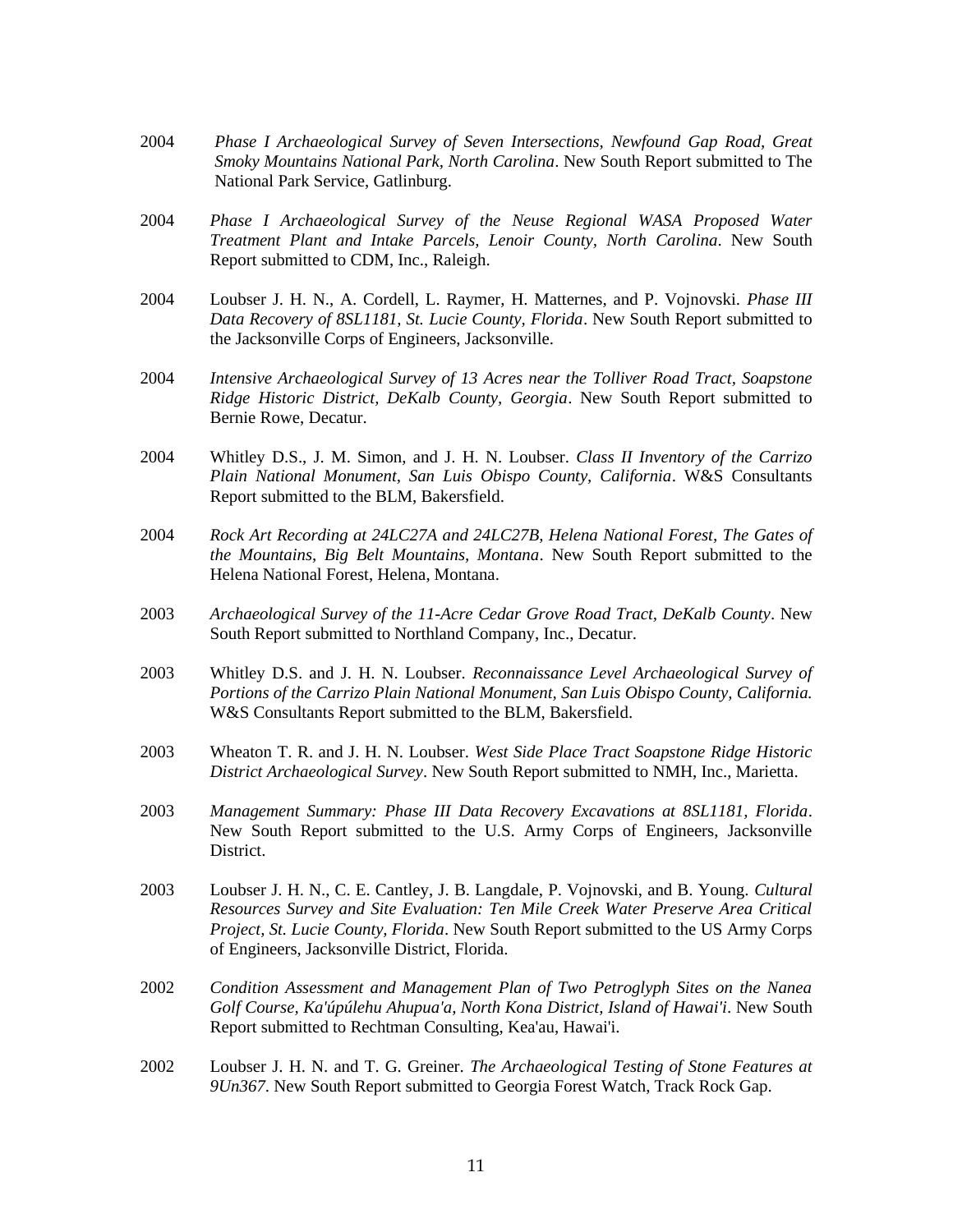- 2002 Dean J. C. and J. H. N. Loubser. *Manual for the Conservation and Management of Rock Art Sites*. Dean and Associates Conservation Services Technical Report submitted to the U.S. Army Corps of Engineers, Fort Worth, Texas.
- 2002 Loubser J. H .N., L. E. Raymer, J. F. Meader, and J. W. Joseph. *A Traditional Cultural Study of New Echota, the First Cherokee National Capital from 1825-1838, Gordon County, Georgia*. New South Report submitted to the Georgia Department of Transportation, Atlanta.
- 2002 *Phase II Test Excavations at 9Ec3, Echols County, Georgia*. New South Report submitted to Earth Tech and GDOT, Atlanta.
- 2002 *Phase I Archaeological Survey of Six Intersections, Coweta County, Georgia*. New South Report submitted to Rosser Civil Engineering, Atlanta.
- 2002 *Phase I Archaeological Survey of the Proposed Intersection Improvement Area at State Route 154 and Marion Beavers Road and Willis Road, Coweta County, Georgia*. New South Report submitted to Rosser Civil Engineering, Atlanta.
- 2002 Loubser, J. H. N. and M. J. Edwards *Intensive Archaeological Field Survey of the Cobb Creek Bridge Replacement, Toombs County, Georgia*. New South Report Submitted to Edwards-Pitman Environmental, Inc., Atlanta.
- 2002 Loubser J. H. N. and M. J. Edwards *Intensive Archaeological Field Survey of the Dix Branch Bridge Replacement, Brantley County, Georgia*. New South Report Submitted to Edwards-Pitman Environmental, Inc., Atlanta.
- 2002 Loubser J. H. N. and M. J. Edwards. *Intensive Archaeological Field Survey of the Reedy Creek Bridge Replacement, Wayne County, Georgia*. New South Report Submitted to Edwards-Pitman Environmental, Inc., Atlanta.
- 2002 Loubser J. H. N. and M. J. Edwards. *Intensive Archaeological Field Survey of the Big Horse Creek Bridge Replacement, Telfair County, Georgia*. New South Report Submitted to Edwards-Pitman Environmental, Inc., Atlanta.
- 2002 Edwards M. J., J. H. N. Loubser, and L .E. Raymer. *Phase II Testing at The Recreation Annex (38BU927), Marine Corps Air Station, Beaufort County, South Carolina*. New South Report submitted to the US Army Corps of Engineers, Savannah District.
- 2002 *Intensive Archaeological Field Survey of High Probability Areas in the Sheriff's Posse Tract, Land Lot 23, Soapstone Ridge Historic District, Panthersville Road, De Kalb County, Georgia*. New South Report submitted to Dozier Development Company LLC, Norcross.
- 2002 *Conservation Assessment of Seven Rock Art Sites within the Big Belt Mountains, Helena National Forest, Montana*. New South Report submitted to the Helena National Forest, Helena, Montana.
- 2002 *A General Conservation and Management Plan for Twenty-Five Rock Art Sites on BLM Lands in California*. New South Report Submitted to the California BLM, Sacramento.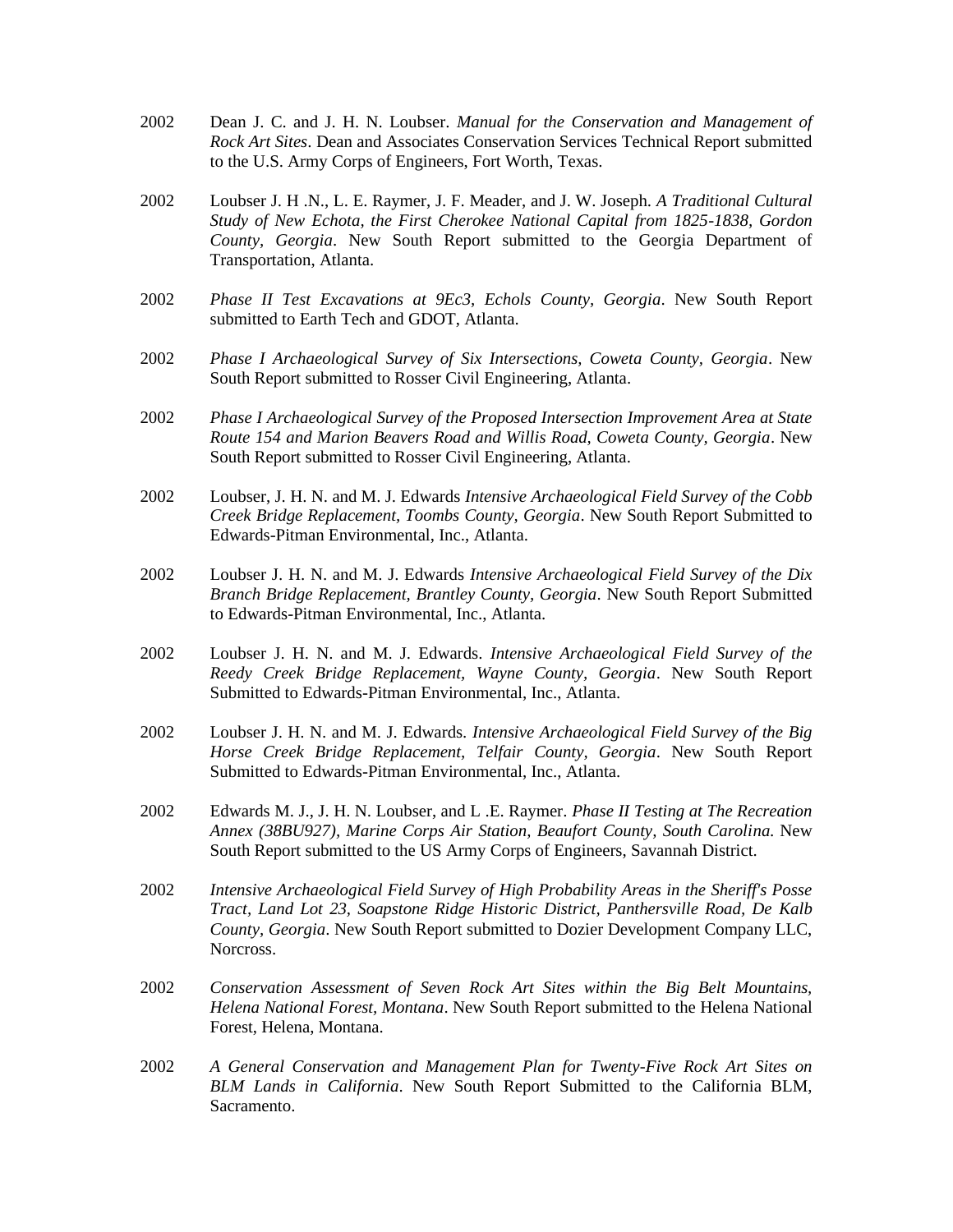- 2002 *Tripping on the Snake, or, On a Quest for Visions Forgotten: An Assessment of Selected Rock Art Sites in the Hells Canyon National Recreation Area*. New South Report submitted to the National Forest Service, Enterprise, Oregon.
- 2001 *Condition and Management Assessment of Ten Selected Rock Art Sites within the Kondoa-Irangi Conservation Area, Central Tanzania*. New South Report submitted to ICCROM, Rome.
- 2001 *Phase II Archaeological Testing of 9Po81, Polk County, Georgia*. New South Report submitted to the Georgia Department of Transportation, Atlanta.
- 2001 *Phase I Survey of the Wayne Miller Wetland Mitigation Tract, Jackson County, and Phase I Survey and Phase II Testing of the Moorman Wetland Mitigation Tract, Tift County, Georgia*. New South Report submitted to the Georgia Department of Transportation, Atlanta.
- 2001 *Phase II Testing of the Peck Lake Site (8MT351), Martin County, Florida*. New South Report submitted to the U.S. Army Corps of Engineers, Jacksonville.
- 2001 *Guarding the Gates: The Conservation and Management of Seven Rock Art Sites, Big Belt Mountains, Southwestern Montana*. New South Report submitted to Helena National Forest, Helena.
- 2001 Loubser,J. H. N. and Swanson, M. T. *GDOT US 84/SR 38 Cultural Resources Survey, Clinch and Ware Counties, Georgia*. New South Report submitted to The Presnell Group, Atlanta.
- 2001 Loubser J. H. N., A. J. Banguilan, and L. E. Raymer. *Phase II Archaeological Investigations at Six Sites (9Ri605, 9Ri606, 9Ri607, 9Ri548, 9Ri513, and 9Ri111), Fort Gordon, Georgia*. New South Report submitted to the U.S. Army Corps of Engineers, Savannah.
- 2000 *Withstanding the Test of Time: Conservation and Management of the Lewis Canyon Petroglyphs*. Report submitted to the Rock Art Foundation, Inc., San Antonio.
- 2000 *The Conservation and Management of Initial Rock, North Dakota*. New South Report submitted to Medora Forest Service Ranger District, North Dakota.
- 2000 Loubser J. H. N. and A. G. Greiner. *The Hudson-New South Associates Survey: Total Station Maps of Two Clusters with Stone Piles and StoneWalls, Site 9Un361, Track Rock Gap, Georgia*. New South Report submitted to Geo-Enviro Engineering, Inc., Atlanta.
- 2000 *Archaeological Field Survey of 180 Acres within the Soapstone Ridge Historic District, Waldrop and Kingswood Tracts, DeKalb County, Georgia*. New South Report submitted to Dozier Development Company, Norcross.
- 2000 Loubser J. H. N. and B. K. Fredericksen. *Phase I Archaeological Survey of the Proposed Mack Road Sidewalk, Douglas County, Georgia*. New South Report submitted to Environomics, Douglasville.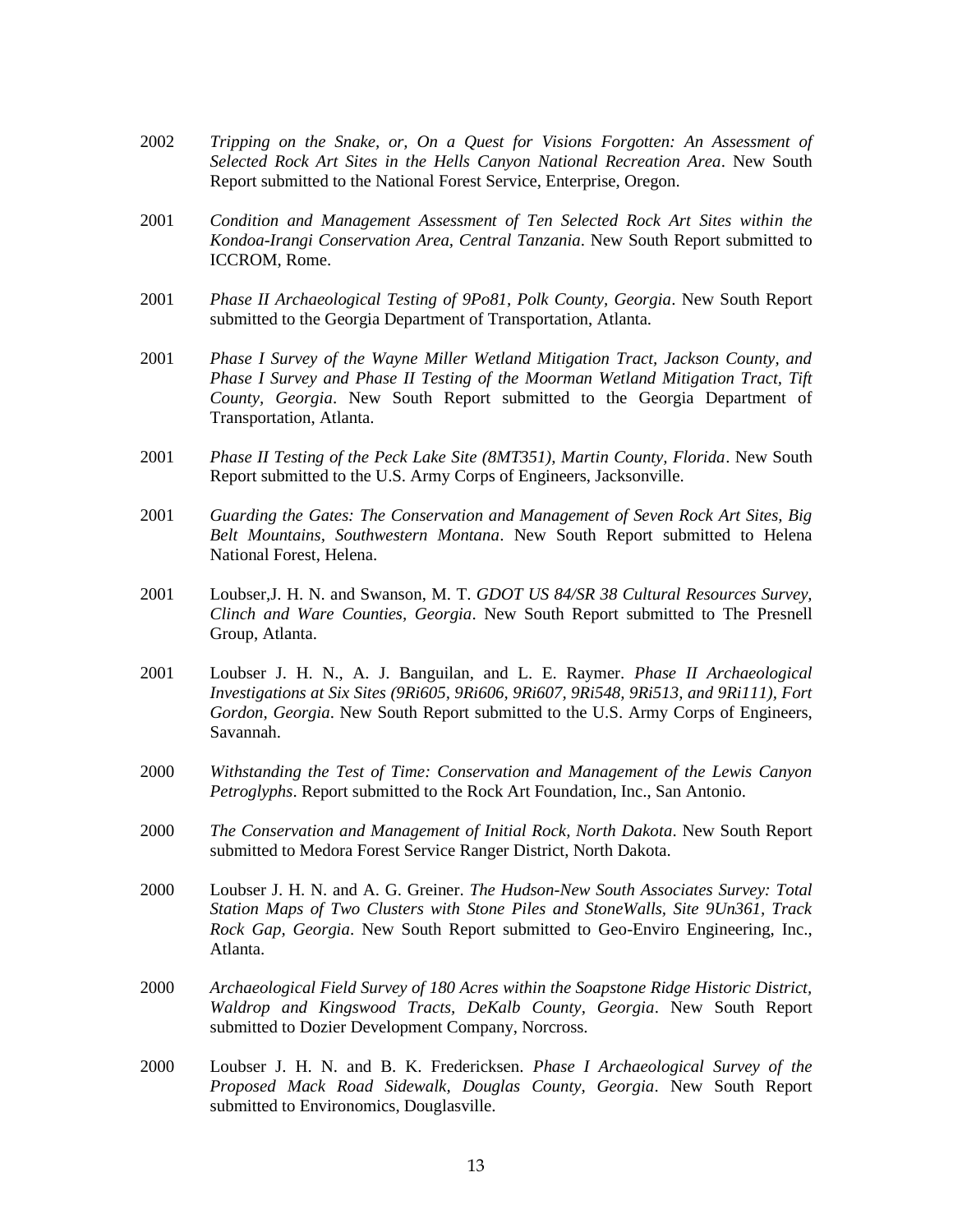- 2000 *Archaeological Field Survey of 140 Acres within the Soapstone Ridge Historic District, Waldrop Road DeKalb County, Georgia*. New South Report submitted to Benchmark Group of Companies.
- 1999 *Phase III Mitigation of Area B, Site 38Bu927, Marine Corps Air Station, Beaufort, South Carolina*. New South Report submitted to Gulf South Research Corporation, Baton Rouge, Louisiana.
- 1999 *GDOT US19/SR3 Archaeological Survey and Testing, Americus to Butler, Sumter, Schley, and Taylor Counties*. New South Report submitted to Georgia Department of Transportation, Atlanta.
- 1999 *Lichen Removal at Four Rock-Art Panels, Lakeview Fremont National Forest, South-Central Oregon*. New South Report submitted to the United States Forest Service-Recreation, Portland.
- 1999 *The Establishment of a Rock-Art Monitoring Program at Two Sites on Miller Island, Columbia River, Oregon*. New South Report submitted to the United States Forest Service-Recreation, Portland.
- 1999 *Phase II Testing of Three Sites with Stone Piles, South LaGrange Loop, Troup County*. New South Report submitted to GDOT, Atlanta.
- 1999 Loubser J. H. N. and D. S. Whitley. *Recording and Conservation Management Plan of Eight Places with Rock Imagery in the Lava Beds National Monument, Northern California*. New South Report submitted to the National Park Service, Arcata.
- 1998 *Research Design: Phase III Mitigation of a Portion of Site 38Bu927, Marine Corps Air Station, Beaufort, South Carolina*. New South Report submitted to Gulf South Research Corporation, Baton Rouge, Louisiana.
- 1998 Loubser J. H. N., L. E. Raymer, and G. C. Bagwell. *Data Recovery at 9Jk173, Bear Creek Reservoir, Jackson County*. New South Report submitted to Upper Oconee Basin Water Authority, Watkinsville, Georgia.
- 1998 *Intensive Archaeological Field Survey of 110 Acres within the Soapstone Ridge Historic District, Conley Road, DeKalb County, Georgia*. New South Report submitted to Diversified Shelter Group, Tucker.
- 1998 *Intensive Archaeological Field Survey of High Probability Areas in Land Lot 23 within the Soapstone Ridge Historic District, Panthersville Road, DeKalb County, Georgia*. New South Report submitted to Diversified Shelter Group, Tucker.
- 1998 *Intensive Archaeological Field Survey of 35 Acres within the Soapstone Ridge Historic District, Tolliver Road, DeKalb County, Georgia*. New South Report submitted to Diversified Shelter Group, Tucker.
- 1998 Loubser J. H. N. and D. P. Messick. *Field Survey of Cove Lake Estates, Lot 20, DeKalb County, Georgia*. New South Report submitted to Parks Realty, Decatur.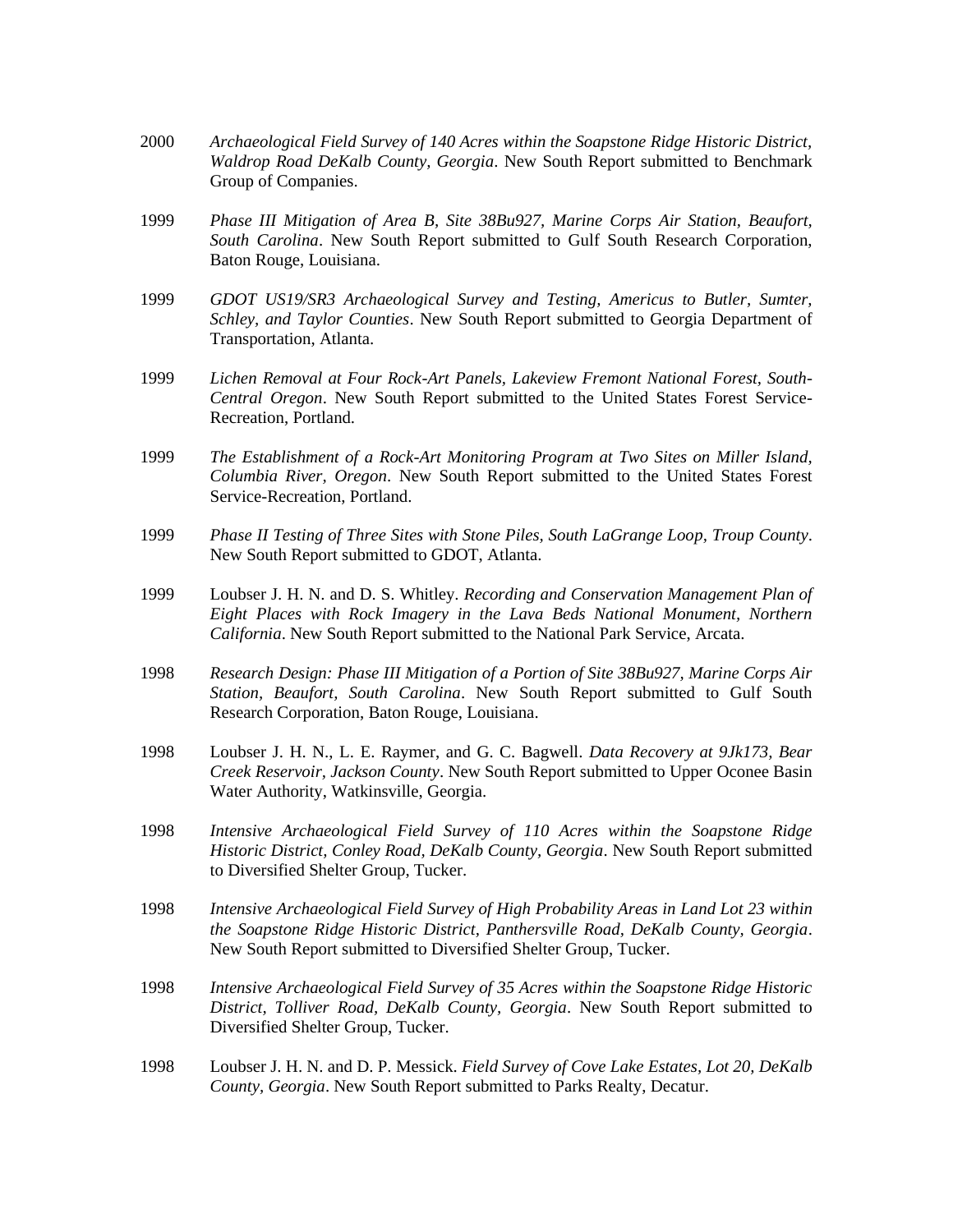- 1998 Loubser J. H. N. and J. C. Walker. *Archaeological Survey of the Proposed South LaGrange Loop, Troup County, Georgia*. New South Report submitted to Georgia Department of Transportation, Atlanta.
- 1998 Loubser J. H. N., R .J. Yallop, S. M. Travis, and G. C. Wicker. *Phase II Testing at Two Sites, Marine Corps Air Station, Beaufort, South Carolina*. New South Report submitted to Gulf South Research Corporation, Baton Rouge.
- 1998 *Intensive Field Survey of 38 Acres, 309 Bouldercrest Road SE, DeKalb County, Georgia*. New South Report submitted to Dr. Paul Ambery, Atlanta.
- 1998 *Research Design: Data Recovery at 9Jk173, Bear Creek Reservoir, Jackson County*. New South Report submitted to the Upper Oconee Basin Water Authority, Athens.
- 1998 *Intensive Field Survey of Areas Earmarked for Timbering within Lot 51, DeKalb County, Georgia*. New South Report submitted to Wilson and Timber Company, Atlanta.
- 1998 *Intensive Field Survey of the Rhodes Property, DeKalb County, Georgia*. New South Report submitted to Peter Rhodes, Atlanta.
- 1997 Loubser J. H. N. and D. P. Messick. *Addendum: Phase I Archaeological and Historic Architectural Survey of the Proposed Cherokee Expansion Project Facility, Oconee County*. New South Report submitted to Transcontinental Gas Pipe Line Corporation, Houston.
- 1997 *Conservation Management Plan of Twenty Places with Rock Imagery along the Snake River, Hells Canyon, Idaho and Oregon*. New South Report submitted to the United States Forest Service-Recreation, Portland.
- 1997 Loubser J. H. N.and J. C. Walker. *Final Report on the Archaeological Survey of the Proposed Toccoa Bypass Extension, Stephens County, Georgia*. New South Report submitted to the Georgia Department of Transportation.
- 1997 *Research Design Phase II Testing at Two Sites, Marine Corps Air Station, Beaufort, South Carolina*. New South Report submitted to Gulf South Research Corporation.
- 1997 *Research Design for the Archaeological Survey of 55 Acres, Fort Stewart, Georgia*. New South Report submitted to Gulf South Research Corporation.
- 1997 *Intensive Field Survey of the Riverside Station Subdivision, DeKalb County, Georgia*. New South Report submitted to Vance-Rhodes, Inc., Atlanta.
- 1997 Messick D. P., J. H. N. Loubser, T. M. Hamby, J. W. Joseph, M. B. Reed, L. Raymer. *Prehistoric and Historic Excavations at Site 9Gw347, Annistown Road Improvement Project, Gwinnett County, Georgia*. New South Report submitted to Gwinnett County of Transportation and Moreland Altobelli Associates, Atlanta.
- 1997 Loubser J. H. N., E. E. Sanborn, L. E. Abbott, and J. S. Cable. *Report of the Archaeological Survey of Falls Lake Timber Management Areas, North Carolina*. New South Report submitted to the Wilmington Army Corps of Engineers, Wilmington.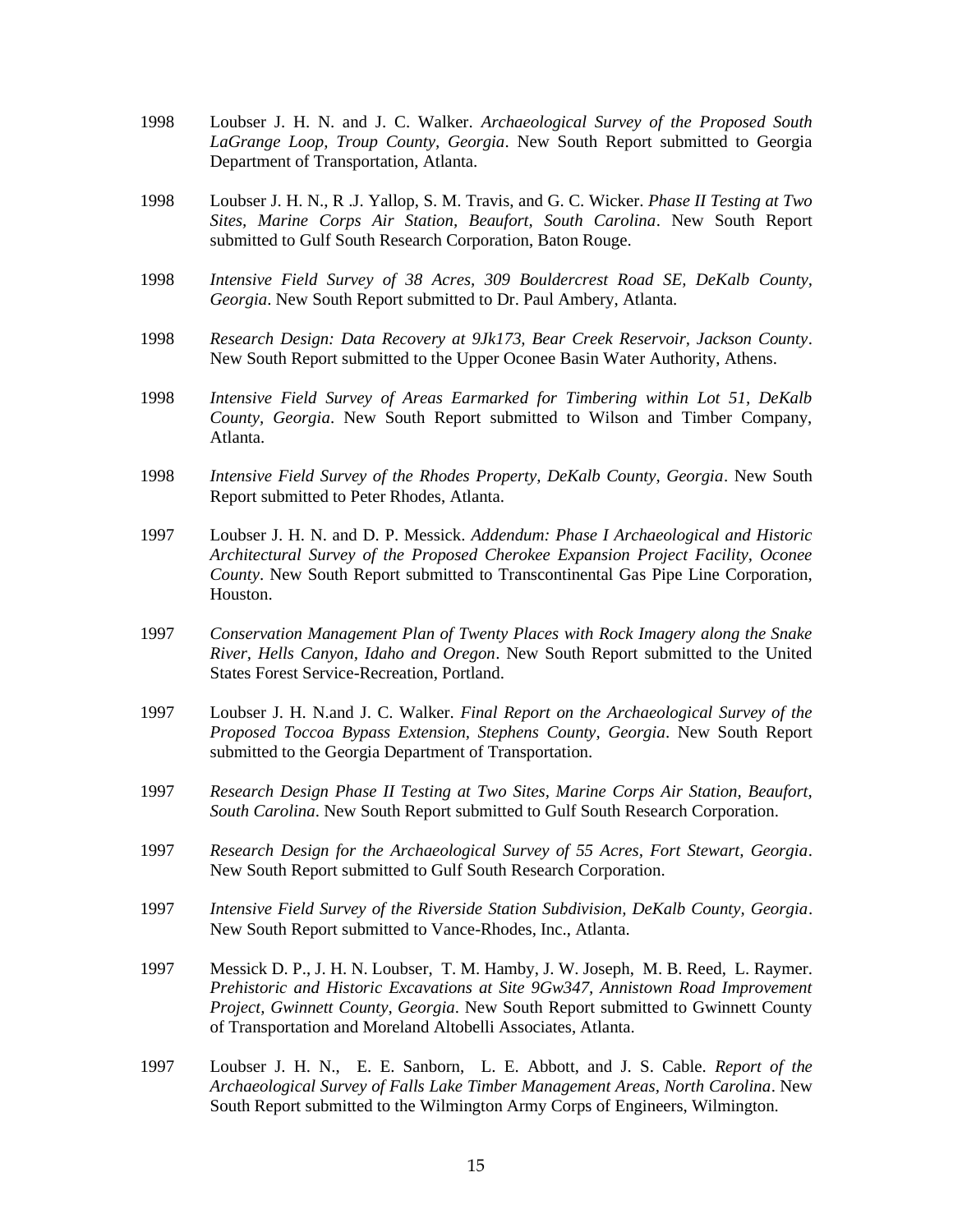- 1997 Loubser J. H. N. and J. C. Walker. *Archaeological Survey of the Proposed Toccoa Bypass Extension, Stephens County, Georgia*. New South Report submitted to the Georgia Department of Transportation, Atlanta.
- 1997 *Management Summary of the Archaeological Survey of the Proposed Toccoa Bypass Extension, Stephens County, Georgia*. New South Report submitted to the Georgia Department of Transportation, Atlanta.
- 1997 Loubser J. H. N. and R. J. Yallop. *Archaeological Survey and Testing of US25/SR121 from Millen and Waynesboroand Phase II Testing of Site 9BK375*. New South Report submitted to the Georgia Department of Transportation and RUST Environment and Infrastructure, Atlanta.
- 1997 Cable J. S., L. D. O'Steen, L. E. Raymer, J. H. N. Loubser, D. S. Leigh, M. B. Reed, J. W. Joseph, L. Danielsson-Murphy, U. McEvoy, T. Murphy, M. T. Bonhage-Freund, and D. L. Wallsmith*. "A Picture Unsurpassed" Prehistoric and Historic Indian Settlement and Landscape, Brasstown Valley, Towns County, Georgia*. New South Report submitted to the Department of Natural Resources, Atlanta.
- 1997 Wallsmit, D. L. and J. H. N. Loubser. *A Cultural Resources Survey of the Proposed Laurens Bypass, Laurens, South Carolina*. New South Report submitted to Post, Buckley, Schuh, and Jernigan, Atlanta.
- 1997 *Report on the Archaeological Survey of the Proposed SR1/US27 Widening and Summerville Bypass, Chattooga County, Georgia*. New South Report submitted to the Georgia Department of Transportation.
- 1997 Cantley, C. E., L. Raymer, L. A. C. Danielsson-Murphy, T. Murphy, U. McEvoy, R. C. Yallop, J. S. Cable, and J. H. N. Loubser*. Fort Polk, Louisiana: A Phase 1 Archaeological Survey of 14,622 Acres in Vernon Parish*. New South Report submitted to the National Park Service, Atlanta.
- 1996 *Progress Report on the Archaeological Survey of the Proposed SR1/US27 Widening and Summerville Bypass, Chattooga County, Georgia*. New South Report submitted to the Georgia Department of Transportation, Atlanta.
- 1996 Loubser J. H. N., E. E. Sanborn, L. E. Abbott, and J. S. Cable. *Draft Report of the Archaeological Survey of Falls Lake Timber Management Areas, North Carolina*. New South Report submitted to the Wilmington Army Corps of Engineers, Wilmington.
- 1996 *Report On The Getty Conservation Institute's Third Field Campaign At Cueva De El Ratón, Baja California Sud, Mexico (5/4/96-5/17/96)*. New South Report submitted to the Getty Conservation Institute, Los Angeles.
- 1996 Cable J. S., K. F. Styer, C. E. Cantley, and J. H. N. Loubser. *Data Recovery Excavations at the Maple Swamp (38HR309) and Big Jones (38HR315) Sites on the Conway Bypass, Horry County, South Carolina: Prehistoric Sequence and Settlement on the North Coastal Plain of South Carolina*. New South Report submitted to SCDOT, Columbia.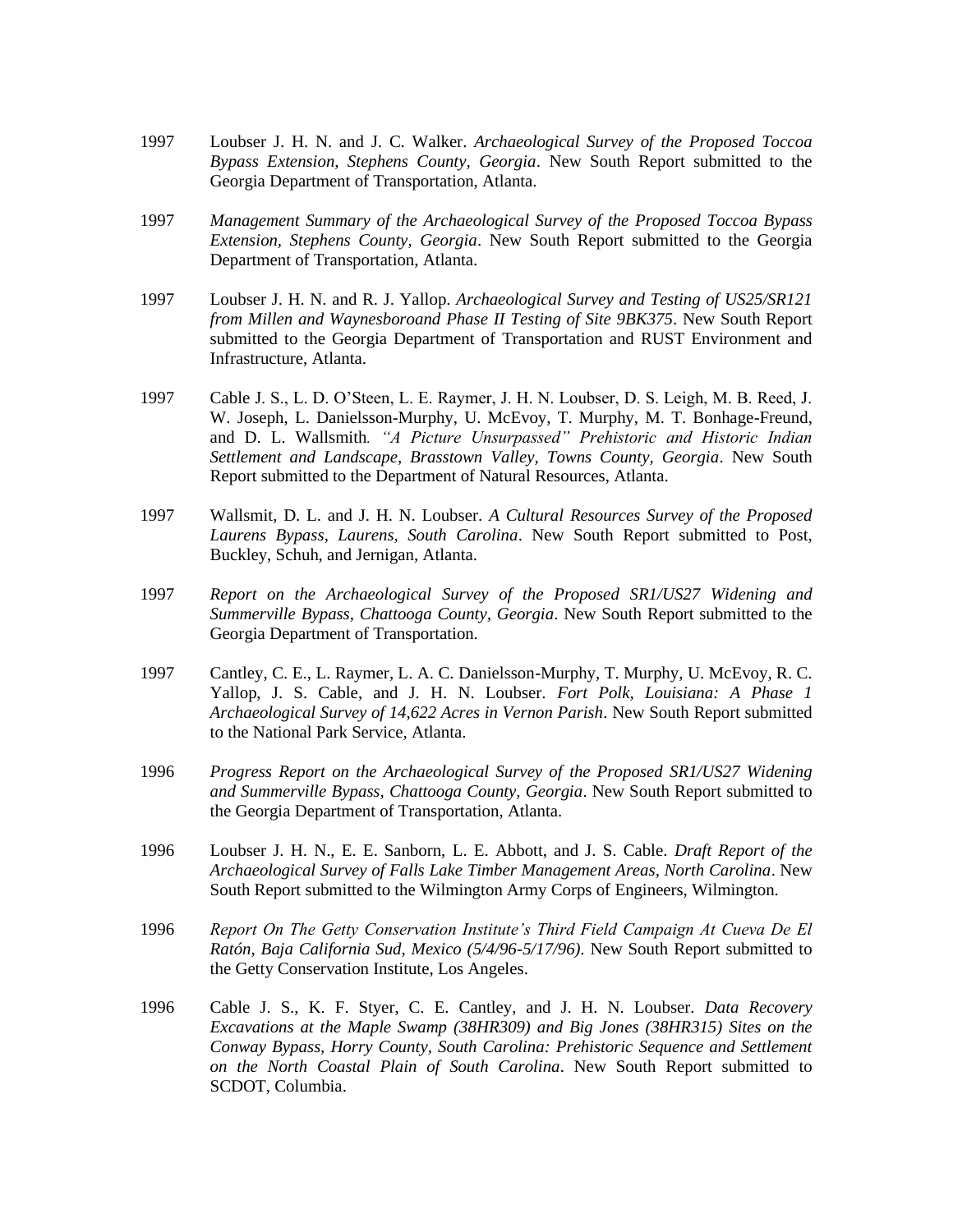- 1996 *Management Summary GADOT US 25/SR 121 Archaeological Survey and Testing from Millen to Waynesboro, Jenkins and Burke Counties, Georgia Projects Eds-565 (11) and 565 (12)*. New South Report submitted to the Georgia Department of Transportation and RUST Environment and Infrastructure, Atlanta.
- 1995 Loubser J. H. N. and T. M. Hamby. *Phase I Archaeological Survey of the Proposed Sigman Road Park and Ride Lot, Rockdale County, Georgia*. New South Report submitted to Moreland Altobelli Associates, Inc., Atlanta.
- 1995 *The Reintegration of Graffiti at Four Sites in the Capitol Reef National Park, Utah*. New South Report submitted to the Capitol Reef National Park, Utah.
- 1995 Cantley C. E., C. E. Hanson, J. S. Cable, T. M. Hamby, J. H. N. Loubser, and L. E. Raymer. *Phase I Archaeological Survey of 3,804 Acres, Long Cane Ranger District, Sumter National Forest, Abbeville County, South Carolina. Contract Number # 53- 4670-5-04*. New South Report submitted to the USDA Forest Service, Sumter National Forest.
- 1995 *Preliminary Management Plan for the Painted Boulders at Exeter Rocky Hill, CA-TUL-83*. New South Report submitted to the Archaeological Conservancy, California.
- 1995 *The Tale of Two Shelters: Recordation and Conservation Status of Bell Coulee Cave and Fleming #1, La Crosse County, Wisconsin*. New South Report submitted to the Mississippi Valley Archaeology Center, Wisconsin.
- 1995 *Conservation Management Plan of Selected Painted Rock Shelters in the Lower Pecos River Region, Texas*. New South Report submitted to the Rock Art Foundation, Inc., San Antonio.
- 1995 *Report on the Getty Conservation Institute's Second field Campaign at Cueva El Raton and Canyon San Pablo, Baja California Sud, Mexico (4/3/95-4/19/95).* Report submitted to the Getty Conservation Institute, Los Angeles.
- 1995 Cable J. S. and J. H. N. Loubser. *Cultural Resource Reconnaissance and Intensive Surveys of the Bermuda Bluff Tract, Beaufort County, South Carolina*. New South Report submitted to McClendon, Columbia.
- 1995 Loubser J. H. N. and C. Van Voorhies. *GADOT US 341/SR 27 Cultural Resources Survey Projects GIP-314 (39) and (40).* New South Report submitted to the Georgia Department of Transportation, Atlanta.
- 1994 Elliott R. F., J. H. N. Loubser, L. E. Raymer, M. B. Reed, C. E. Cantley. *Archaeological Testing of Three Sites along SR 21, Effingham and Screven Counties, Georgia*. New South Report submitted to the Georgia Department of Transportation, Atlanta.
- 1994 Loubser J., R. Elliott, and C. Cantley*. Management Summary of the SR21 Archaeological Testing. Project: Sites 17, 26, and 28 in Effingham and Screven Counties, Georgia*. New South Report submitted to the Georgia Department of Transportation, Atlanta.